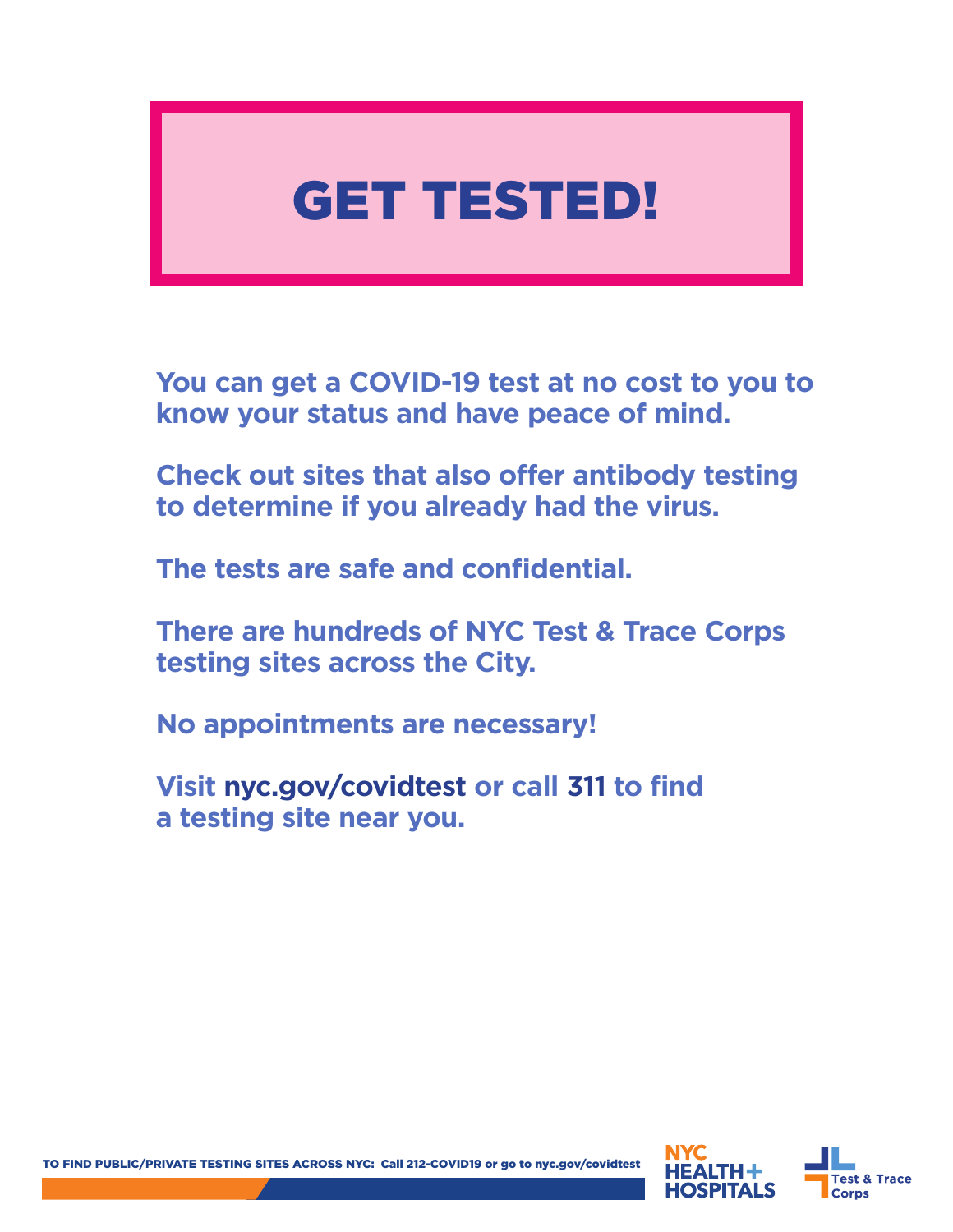## FIXED TEST SITES| BROOKLYN

#### NYC HEALTH + HOSPITALS TESTING SITES - DAYS AND TIMES VARY

H+H test site updates: bit.ly/HH\_testsites / H+H wait times: bit.ly/HH\_waittimes • For age 2 & older, unless otherwise noted

- No-Cost tests
- ID/Insurance are not required
- 

#### Coney Island Hospital

2601 Ocean Parkway Brooklyn, NY 11235 844-NYC-4NYC offers antibody tests/flu shots Mon–Sun, 8am–4pm

#### Gotham Health, **Cumberland**

100 North Portland Ave Brooklyn, NY 11205 844-NYC-4NYC offers antibody tests/flu shots Mon–Fri, 9am–3:30pm

#### Gotham Health, East New York

2094 Pitkin Avenue Brooklyn, NY 1120 844-NYC-4NYC offers antibody tests/flu shots Mon–Fri, 8am–3pm

## Kings County Hospital

451 Clarkson Avenue T-Building RM T-110 1st fl (Corner of Clarkson Ave & New York Ave) Brooklyn, NY 11203 718-245-3131 offers antibody tests/flu shots Mon–Fri, 8am–4:30pm Sat, 8am–3pm

#### Woodhull Hospital 760 Broadway

Brooklyn, NY 11206 718-963-8000 offers antibody tests/flu shots Mon–Sun, 8:30am–3:30pm

#### Borough Park

4002 Fort Hamilton Pkwy Brooklyn, NY 11218 offers molecular rapid tests Mon–Sun, 9am–7pm .

### Bay Ridge 5th Ave 8511 & 8515 5th Avenue Brooklyn, NY 11209

offers rapid antigen tests Mon–Sun, 9am–7pm

#### Bensonhurst 14th Ave

6315 14th Avenue Brooklyn, NY 11219 offers molecular rapid tests Mon–Sun, 9am–7pm

#### Midwood Pre-K

1223 Coney Island Avenue Brooklyn, NY 11230 844-NYC-4NYC offers molecular rapid tests Mon–Fri, 9am–7pm

#### Starrett City

1279 Pennsylvania Ave Brooklyn, NY 11239 offers molecular rapid tests Mon–Sun, 9am–7pm

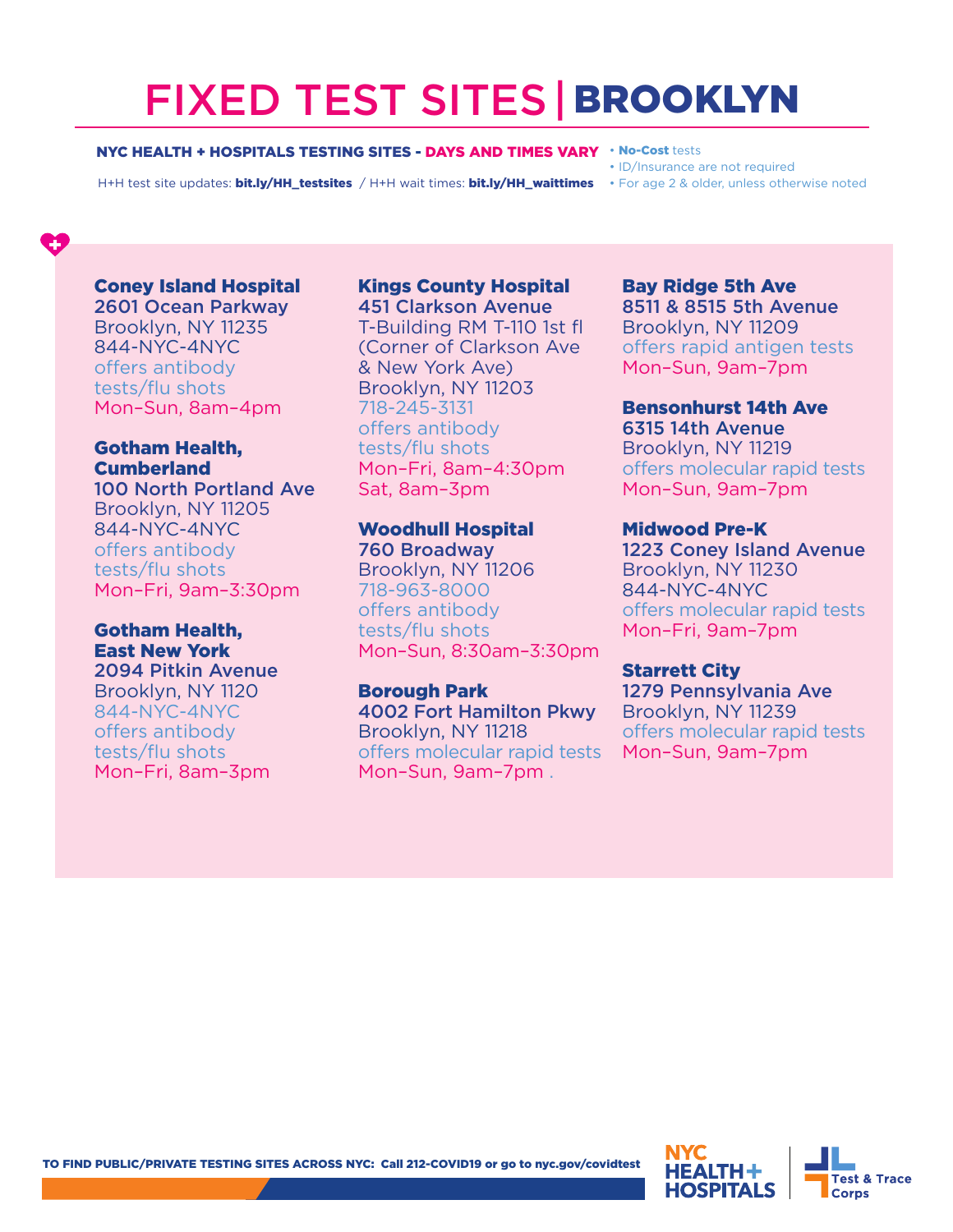## FIXED TEST SITES| BRONX

#### NYC HEALTH + HOSPITALS TESTING SITES - DAYS AND TIMES VARY • No-Cost tests

H+H test site updates: bit.ly/HH\_testsites / H+H wait times: bit.ly/HH\_waittimes • For age 2 & older, unless otherwise noted

• ID/Insurance are not required

#### Gotham Health, **Belvis** 545 E. 142nd St

Bronx, NY 10454 844-NYC-4NYC offers antibody tests/flu shots Mon–Sat, 9am–3:30pm

### Jacobi Hospital

1400 Pelham Parkway South Bronx, NY 10461 718-918-5000 offers antibody tests/flu shots Mon–Fri, 8:30am–4pm Sat–Sun, 8am–3:30pm

#### Lincoln Hospital

234 E. 149th St Bronx, NY 10451 718-579-5000 offers antibody tests Mon–Fri, 9am–6pm Sat–Sun 9am–4pm

#### Gotham Health, **Morrisania** 1225 Gerard Ave Bronx, NY 10452 844-NYC-4NYC offers antibody tests Mon–Fri, 8:30am–4pm

North Central Bronx Hospital 3424 Kossuth Ave

Bronx, NY 10467 Appointments: 844-692-4692 General Information: 718-918-5700 offers antibody tests/flu shots Mon–Sun, 8:30am–4:30pm

St. James Rec Center 2530 Jerome Ave Bronx, NY 10468 Mon–Sun, 9am–7pm offers rapid molecular tests .

#### Co-op City Retail Space 105 Dreiser Loop Bronx, NY 10475 offers rapid antigen tests/flu shots

Mon–Sun, 9am–7pm

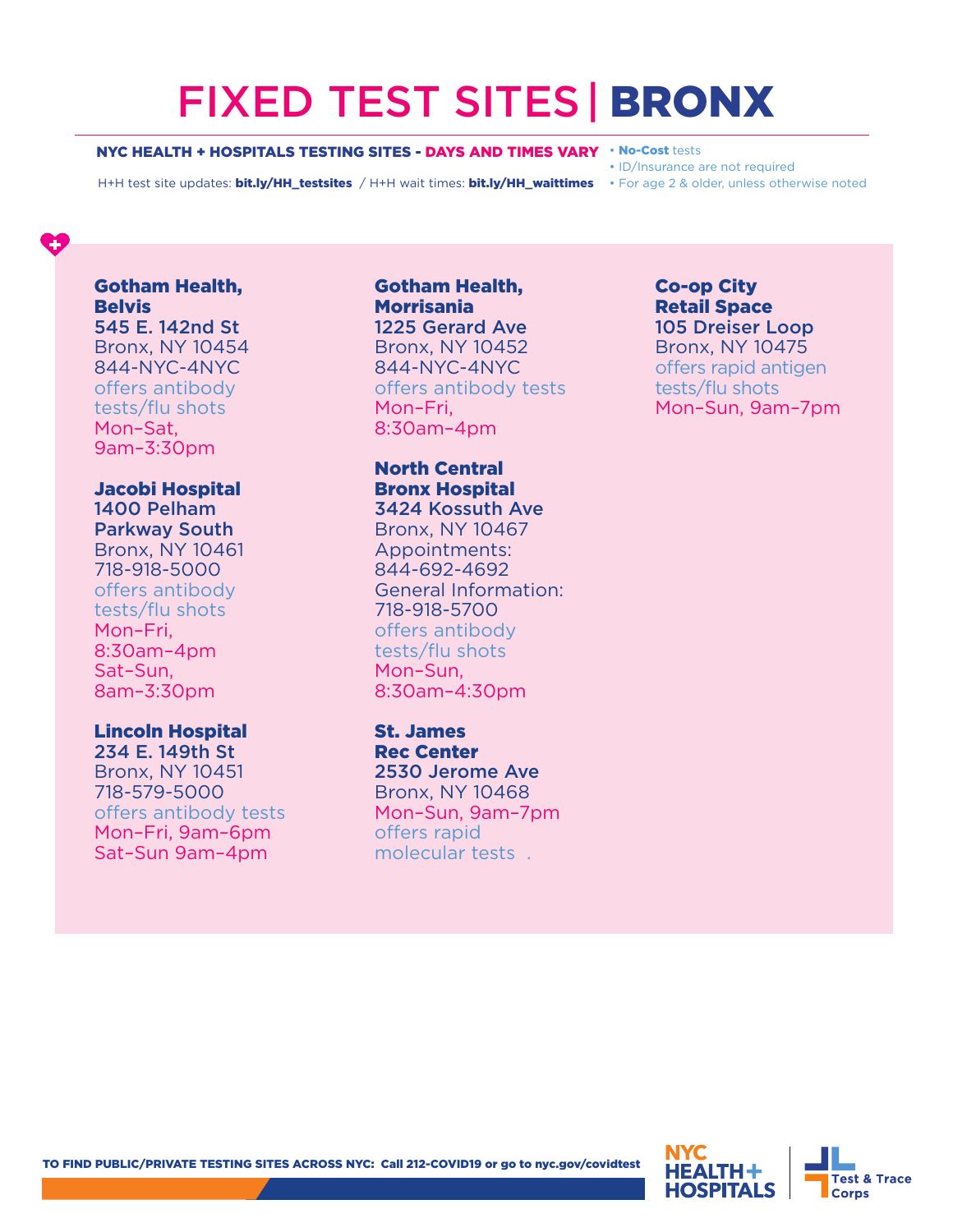## FIXED TEST SITES| MANHATTAN

#### NYC HEALTH + HOSPITALS TESTING SITES - DAYS AND TIMES VARY • No-Cost tests

H+H test site updates: bit.ly/HH\_testsites / H+H wait times: bit.ly/HH\_waittimes • For age 2 & older, unless otherwise noted

• ID/Insurance are not required

#### **Times Square** 701 Seventh Avenue

(W 47th & W 48th St) aka 20 Times Square New York, NY 10036 Mon–Sun, 9am–7pm

#### Bellevue Hospital 462 First Avenue

New York, NY 10016 212-562-5555 offers antibody tests/flu shots Mon–Sat, Walk-ins\*: 7:30am–3:30pm \*Walk-in hours may be subject to change, depending on patient volume.

### Gouverneur Hospital 227 Madison Street New York, NY 10002 844-NYC-4NYC Also offers Antibody Tests/Flu Shots

Mon–Fri, 9am–3pm

Harlem Hospital 506 Lenox Avenue New York, NY 10037 212-939-1000 Also offers Antibody Tests/Flu Shots Mon–Sat, 8am–4pm

### Metropolitan 1901 First Avenue New York, NY 10029 212-423-6262 offers antibody tests Mon–Sat, 8am–4pm

### Gotham Health, Sydenham 264 West 118th Street New York, NY 10026

844-NYC-4NYC offers antibody tests Mon–Fri, 9am–3:30pm

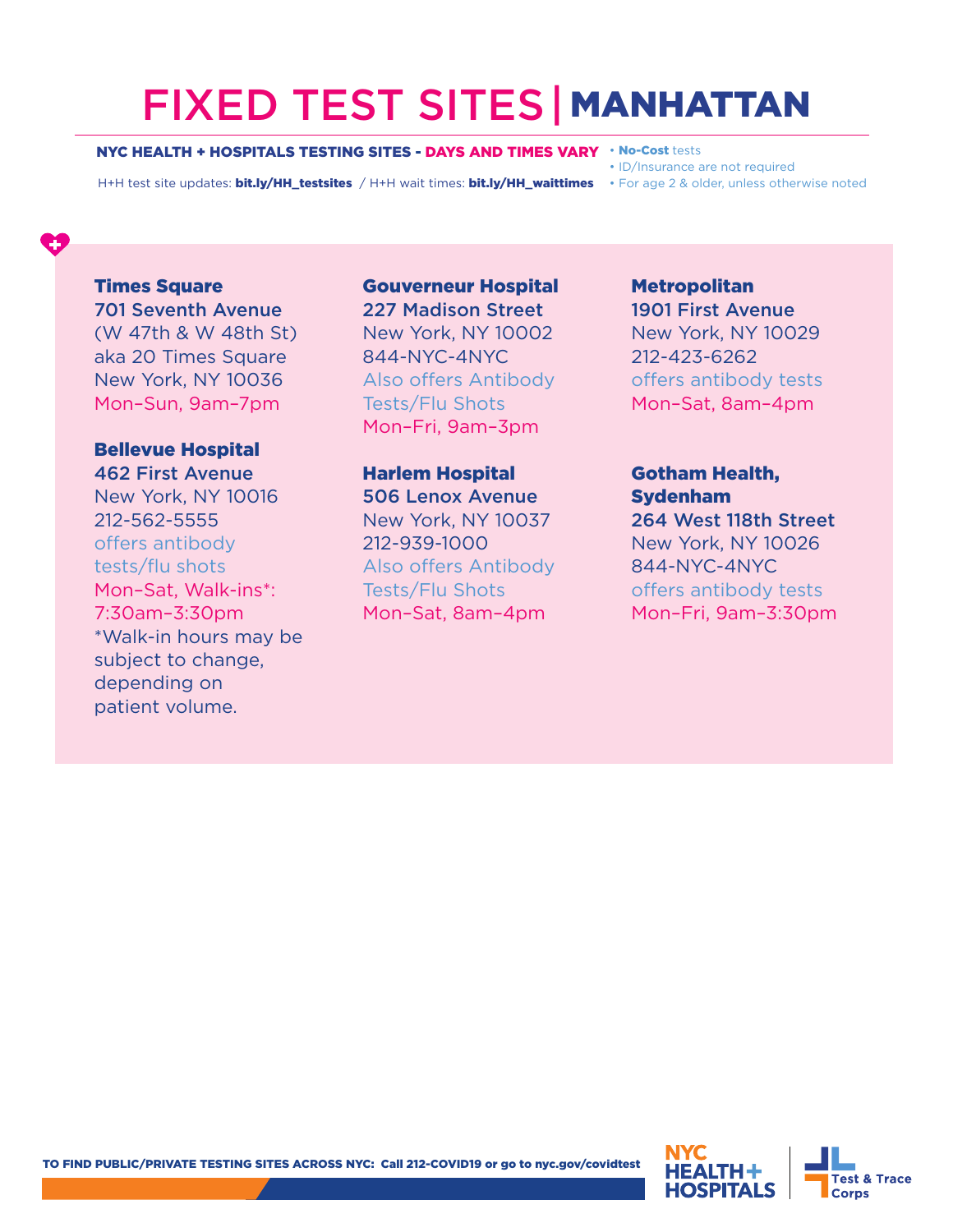## FIXED TEST SITES|QUEENS

#### NYC HEALTH + HOSPITALS TESTING SITES - DAYS AND TIMES VARY • No-Cost tests

H+H test site updates: bit.ly/HH\_testsites / H+H wait times: bit.ly/HH\_waittimes • For age 2 & older, unless otherwise noted

• ID/Insurance are not required

#### Elmhurst Hospital

77-04 41st Ave. Queens, New York 11373 718-334-4000 offers antibody tests Mon–Sat, 8am–4pm Sunday 8am–12pm

#### Jamaica Queens Hospital 82-68 164th Street

Queens, New York 11432 718-883-3000 offers antibody tests Mon–Sat, 7am–1pm

**Woodside** 51-30 Northern Blvd Queens, NY 11377 offers rapid molecular tests Mon–Sun, 9am–7pm

JFK Airport Next to the Terminal 5 AirTrain Station Queens, NY 11430 offers rapid molecular tests Mon–Sun, 9am–7pm

LaGuardia Airport Terminal B Parking Garage, Lvl 1 Queens, NY 11371 offers rapid molecular tests Mon–Sun, 9am–7pm

#### Sorrentino Rec Center

18-48 Cornaga Avenue Queens, NY 11691 Mon–Sun, 9am–7pm offers rapid molecular tests

TO FIND PUBLIC/PRIVATE TESTING SITES ACROSS NYC: Call 212-COVID19 or go to nyc.gov/covidtest